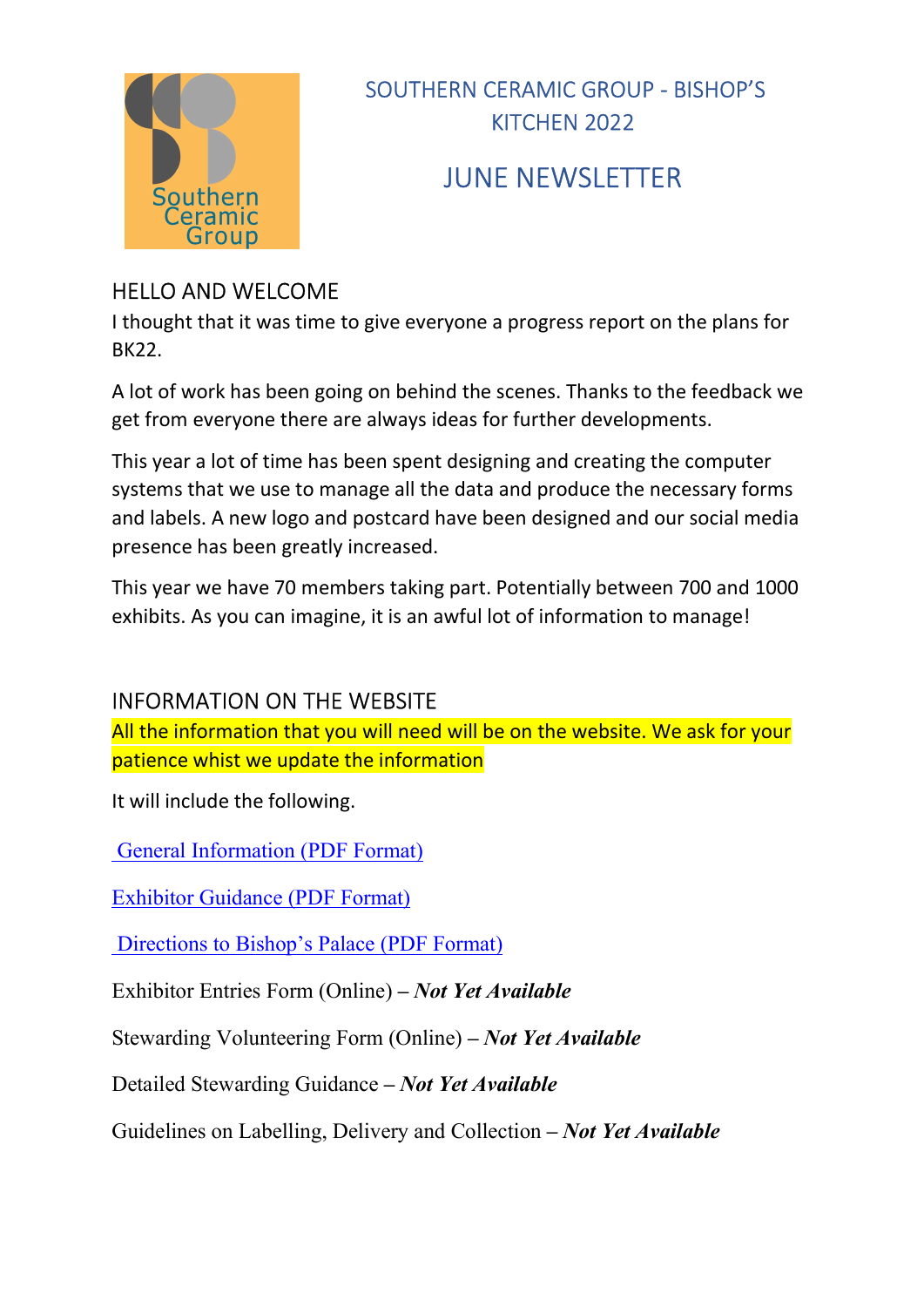

### JUNE NEWSLETTER

Bishops Kitchen 2022 – Allocation of Volunteers for Tasks – Not Yet Available

Bishops Kitchen 2022 – Stewarding Rota – Not Yet Available

Bishops Kitchen 2022 – Check-In Sheets – Not Yet Available

Bishops Kitchen 2022 A4 Poster (JPG) – Not Yet Available

Bishops Kitchen 2022 A4 Poster (PDF) – Not Yet Available

Bishops Kitchen 2022 DL Size Flyer Front Side (JPG) – Not Yet Available

Bishops Kitchen 2022 DL Size Flyer Front Side (PDF) – Not Yet Available

Bishops Kitchen 2022 DL Size Flyer Rear Side (JPG) – Not Yet Available

Bishops Kitchen 2022 DL Size Flyer Rear Side (PDF) – Not Yet Available

#### DATES

| Exhibit entry form available             | on the web site <b>NOW!!!</b>           |
|------------------------------------------|-----------------------------------------|
| Exhibit entry form completion            | 3rd July                                |
| date                                     |                                         |
| Wed 27 <sup>th</sup> July                | Set up Plinths and Lighting             |
| Thurs 28 <sup>th</sup> July              | 9.30am onwards, hand in items.          |
| Fri 29 <sup>th</sup> July                | Private view. 6-8pm                     |
| Sat 30 <sup>th</sup> July - Sun 14th Aug | Exhibition                              |
| Sunday 14 <sup>th</sup> Aug              | 6pm onwards – collection of unsold work |
| Monday 15 <sup>th</sup> Aug              | 9.30-11am - collection of unsold items  |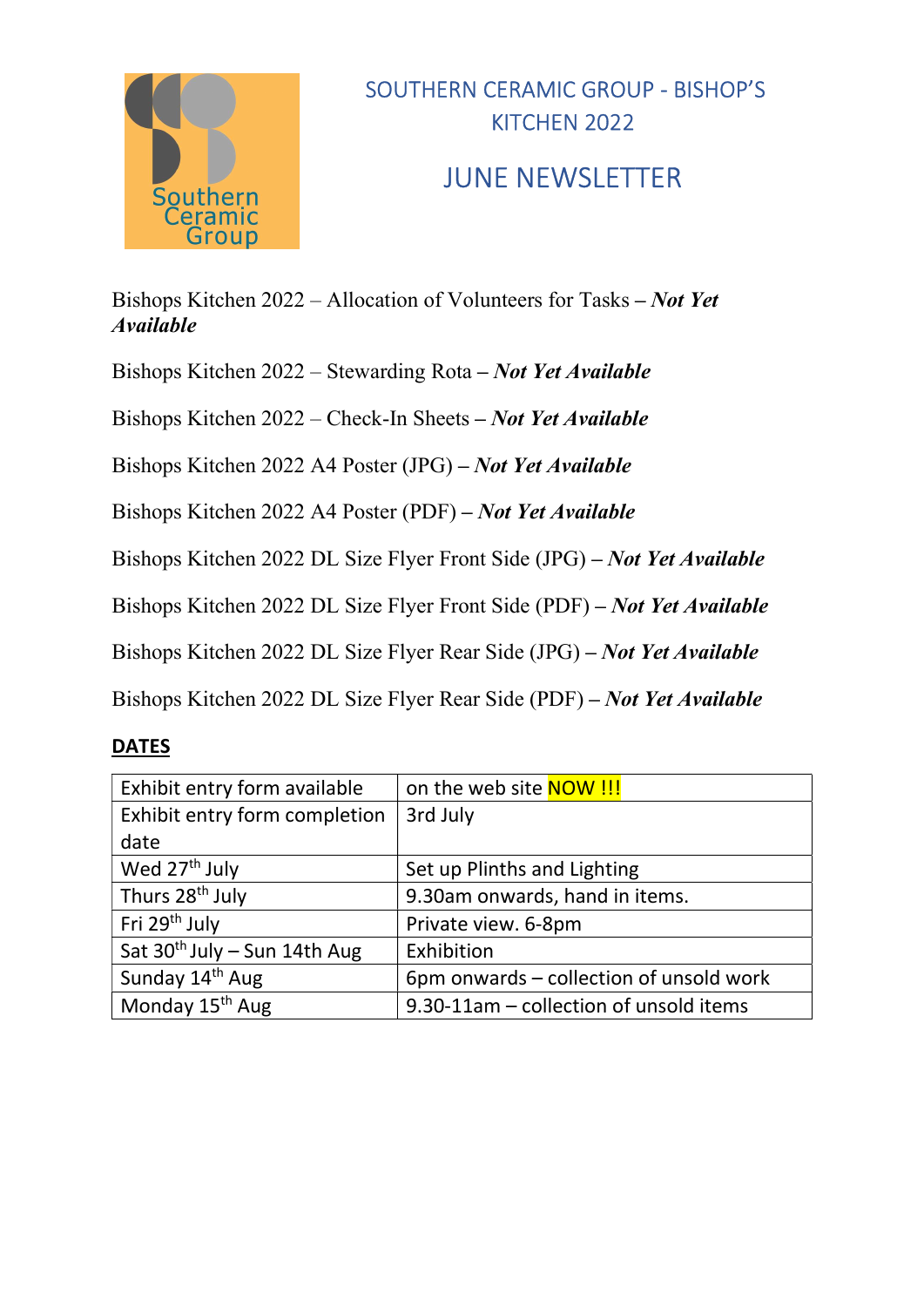

# JUNE NEWSLETTER

### **PUBLICITY**

We need your help spreading the word about the Bishops Kitchen Exhibition to ensure your work, and other's, gets seen by as many visitors as possible. The

Publicity Team volunteers are hard at work preparing but need your input please.

#### FLYERS / POSTERS

Can you distribute flyers? A local Post Office, cafe, community hall, etc will probably display flyers for you. And your friends too of course!

Please email Ms Heather Muir (heather1muir@gmail.com) with your name, postal address and phone number to receive a bundle of 20 flyers (A5 size). If you have a public space for a poster, please also let Heather know.

### SOCIAL CHANNELS

Even if you don't use social media, please email Katharine Schafli (scg\_social@southernceramicgroup.org.uk) two recent images of your work and one of you the maker, your bio and your social media name (@NameName). The social media campaign starts soon and we'd like to include your work. Please see spec sheet attached for details of how to name tag your images, thanks.

#### **WEBSITE**

Please email Nick Taylor (scg\_webmaster@southernceramicgroup.org.uk) with your name, a selection of updated images, bio etc so he can update the SCG members page on the website. The attached spec sheet gives guidance on how to do this.

All images are welcome.

We have a spec sheet to help you get the best quality images of your work onto the website and social media channels: you can read more about the technical aspects of images here.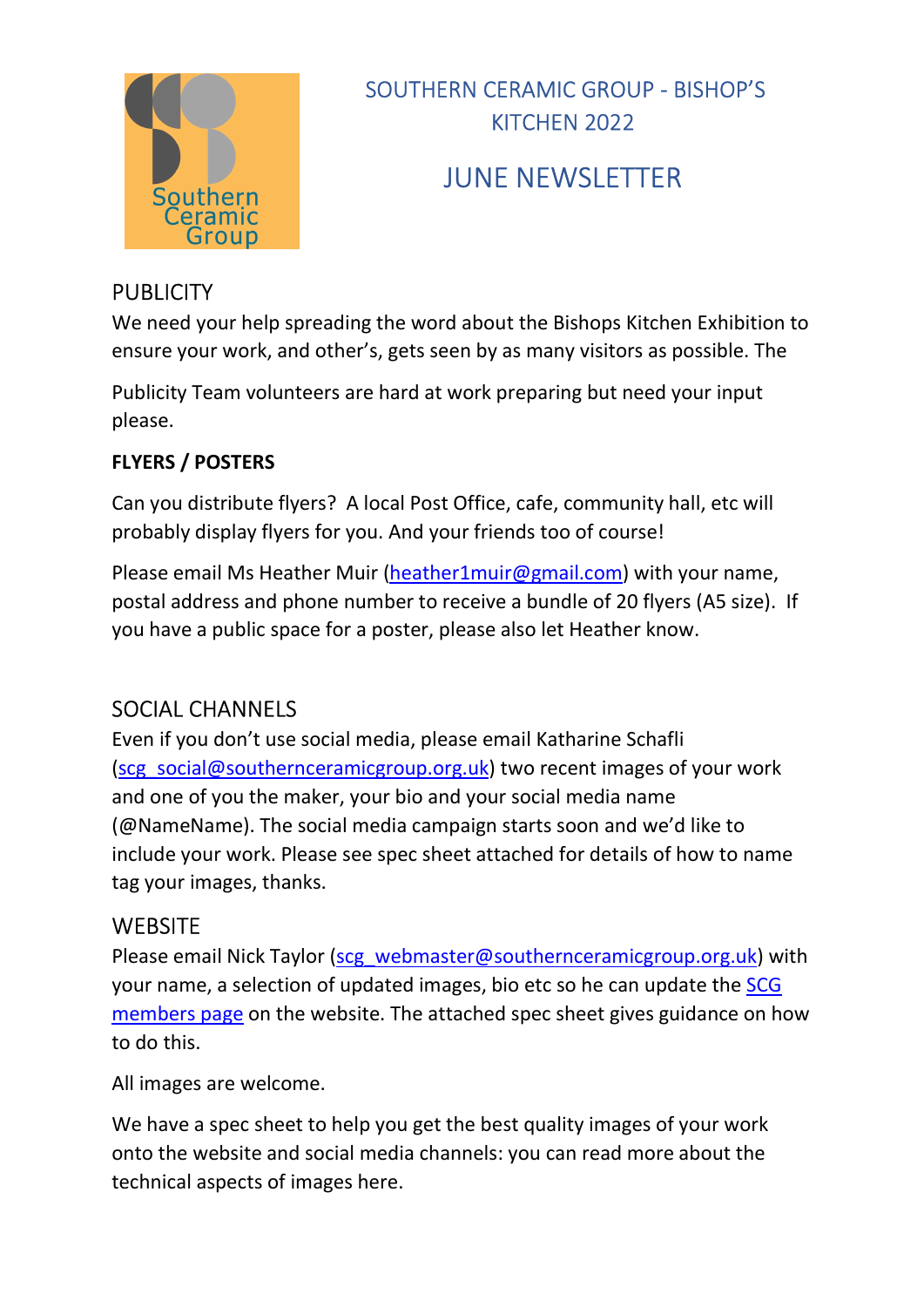

## JUNE NEWSLETTER

### VOLUNTEER ROLES

A huge thank you for all the offers of help. I thought it might be helpful if you knew who is doing what.

| Social Media              | Katharine Schafli                      |
|---------------------------|----------------------------------------|
| Publicity                 | <b>Heather Muir and Gill Waller</b>    |
| Web site                  | Nick Taylor                            |
| <b>Exhibition Finance</b> | <b>Helen Scribbans</b>                 |
| Exhibit entry management  | Nick Taylor, Jane Ogden-Swift and      |
|                           | <b>Helen Scribbans</b>                 |
| Set up Wednesday          | Neil Rampton, Neil Griffin, Neil       |
|                           | Dewey and Nick Taylor                  |
| Check in Thursday         | Jane Ogden-Swift supported by a        |
|                           | team                                   |
| Curating                  | Brian Tew, Deborah Mitchelson, Lois    |
|                           | Mahoney and Johanna Tricklebank        |
| Private view              | <b>Margaret Newton and Nigel Hobbs</b> |
|                           | Supported by a team                    |
| Stewards rota             | Sandie Dixon                           |

#### EXHIBIT ENTRY FORM

The Exhibit Entry form will be on-line from  $21^{st}$  June until  $3^{rd}$  July. However, if you are asking a friend to complete the form, the entry fields are listed below.

- Name
- Email
- SCG Membership Number
- Total Number of exhibits entered
- Title
- $\bullet$  Price
- Attributes WT watertight, FS Food Safe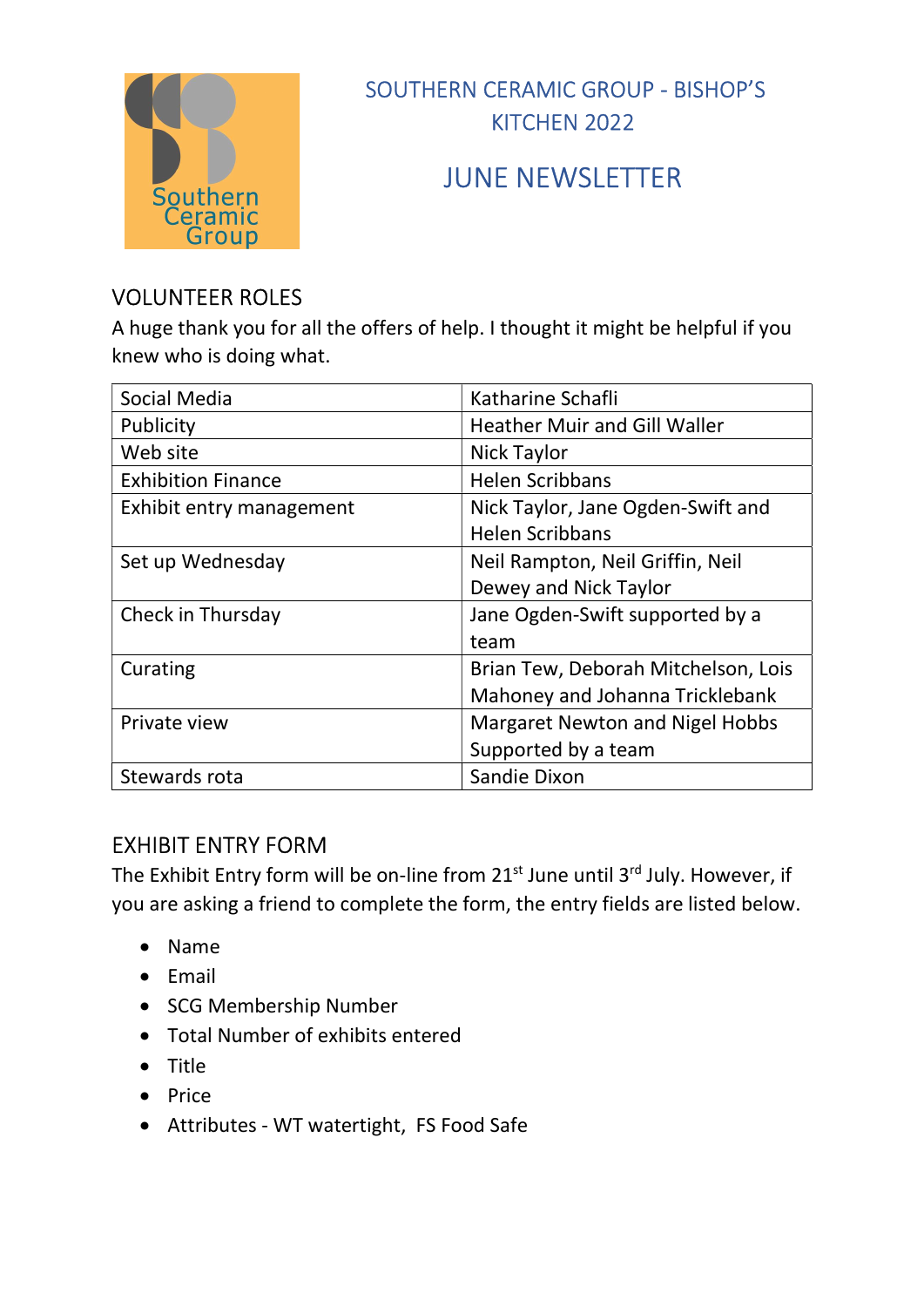

# JUNE NEWSLETTER

- Size S if under 10cms, M if over 10cms but less than 40cm, L if 40cms or over
- Wall Hanging H for hanging
- $\bullet$  Sets please enter no of items in the set
- Firing EF Electric, RF-Reduction, WF-Wood Fired, SF- Smoke Fired, PF – Pit Fired, R-Raku.
- Clay- EW-Earthenware, SW-Stoneware, P-Porcelain, M-Mixed

### SOCIAL MEDIA IMAGES

To help our volunteers help promote your work at the exhibition please....

- 1. Send two images of your work, plus one image of you as the maker [three images in total] to our Social Media volunteers scg\_social@southernceramicgroup.org.uk
	- 1. High Res images around 2MG are perfect
	- 2. The ideal size for these images is SQUARE and 1200 pixels wide/high. Images smaller than 1080 pixels wide/high maybe too small to be included.
	- 3. Please name the image files as follows:- YourName\_1.jpg, YourName 2.jpg, YourName 3.jpg, etc., etc.
	- 2. Please write 50-80 words about your work, written in the third person exactly as you wish it to be used. Please add as a word.doc not a pdf.
	- 3. Please include your instagram and/or facebook ID and maximum one hashtag that identifies your work, for example
		- 1. @YourName\_StudioName
		- 2. #YourName
	- 4. Mark your email 'Please use these 3 images BK22/ YourName / Member No'